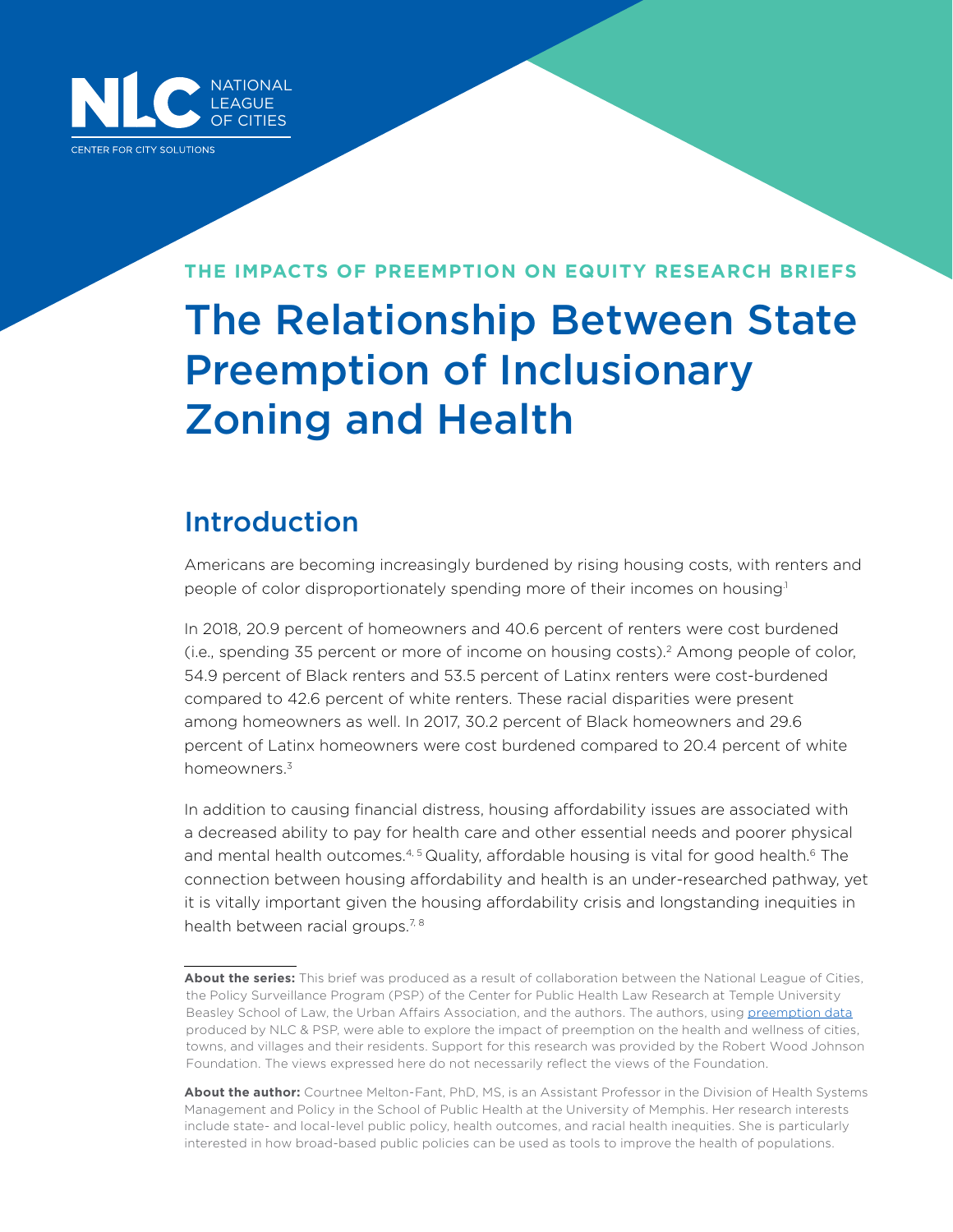The lack of supply of affordable housing has contributed to an increase in the number of cost-burdened households, particularly among renters.<sup>9, 10</sup> Inclusionary zoning (IZ) policies are one policy tool used by local governments, particularly in cities with high rates of development and high housing costs, to increase the share of affordable housing.<sup>11</sup> Typically, local governments will require and/or encourage private developers to set aside a specific proportion, 10-15 percent most commonly, of market-rate housing for below-market (i.e., affordable housing) units.<sup>12</sup> Others make IZ voluntary and incentivize developers to include affordable units. Developers may have the option to contribute fees instead of below-market rate units, called an in-lieu fee option. In general, mandatory policies are more effective than voluntary and in-lieu fees policies to create more affordable housing.13 Some local governments also offer density bonuses which allow developers to build more market-rate units than they typically would be allowed in order to offset some of the costs of providing affordable units.<sup>14</sup>

The effectiveness and merits of IZ can be debated.<sup>15, 16, 17, 18</sup> Nonetheless, state preemption of local IZ policies prevents local governments from determining whether IZ is a viable policy for increasing the supply of affordable housing. Despite the evidence, some states restrict local governments from using this tool. This study combines publicly available data along with the Policy Surveillance Program preemption data, supported by the National League of Cities and the Robert Wood Johnson Foundation, to examine the relationship between state preemption of inclusionary zoning policies and health outcomes.

#### This study explores the following research questions:

- Is there a relationship between IZ preemption and health outcomes, measured by self-rated health status and delaying medical care due to cost?
- 2 Does the relationship between IZ preemption and health outcomes vary by race and ethnicity?
- Does the relationship between IZ preemption and health vary by health outcome?

Given the connection between affordable housing and health, state preemption of inclusionary zoning may hinder local governments' ability to address housingrelated health inequities.19 Indeed, this study finds that:

- Ņ Adults living in states that preempt inclusionary zoning were more likely to have poor or fair self-rated health status.
- **N** Black adults in preemption states were more likely to report delaying medical care due to cost and were the only racial/ethnic group to experience this outcome.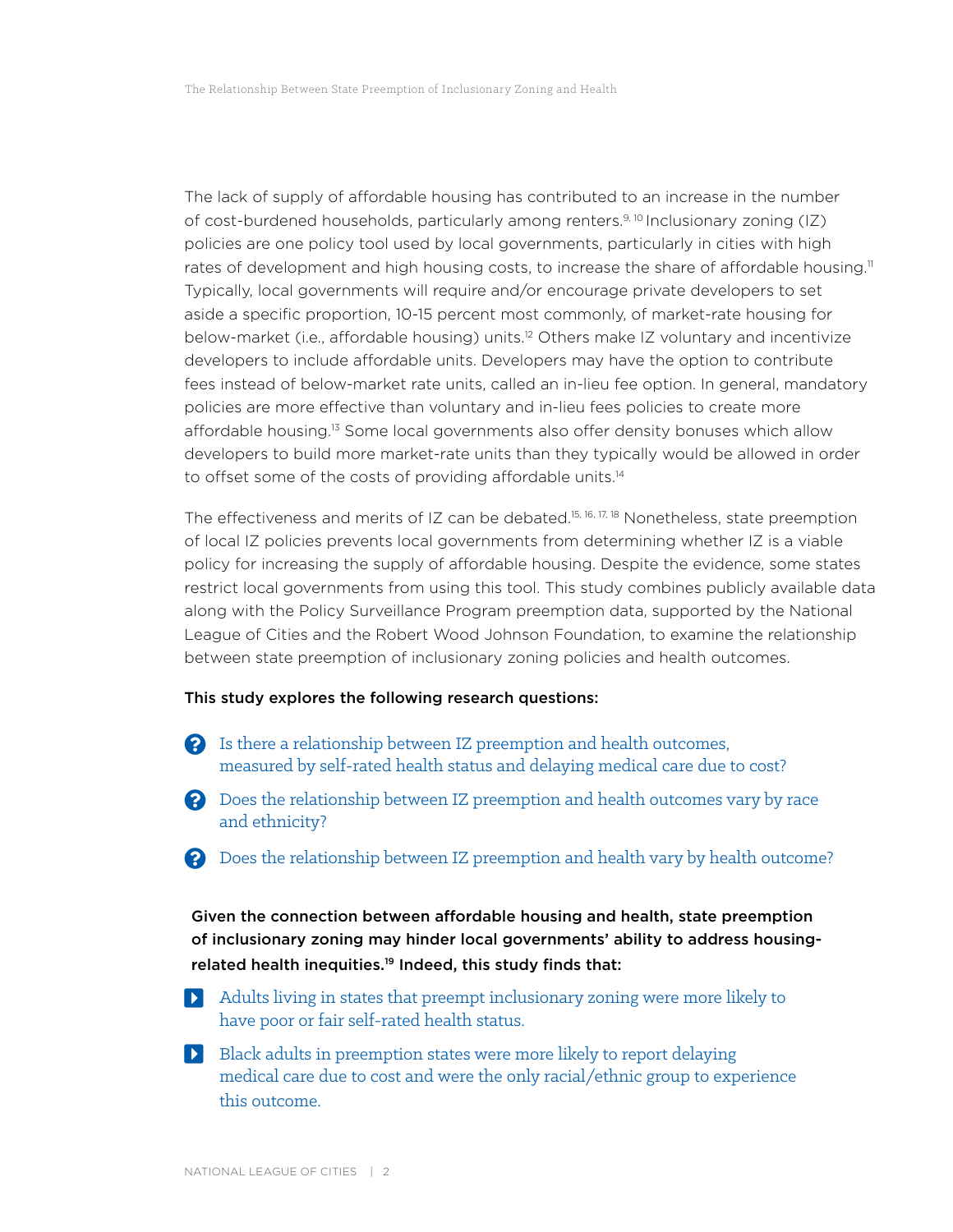The study assumes that IZ creates more affordable housing and preemption hinders the development of affordable housing. Consequently, less affordable housing contributes to poorer health outcomes. This is one of the first studies to explore the connection between preemption of IZ and health outcomes. While this is an important first step, more research is needed to determine mechanisms linking IZ preemption and health.

Study findings highlight the importance of zoning policy as a tool to improve population health, preemption as a threat to public health, and that policy often has different effects on different groups of people. Local leaders will learn the importance of using racial equity frameworks when developing their housing policies and how reforming land use regulation is an opportunity to improve population health and make housing more affordable.

Since 2011, state preemption of local control has accelerated and strained relationships between states and localities.<sup>20</sup> Local governments are increasingly unable to enact policies that can improve public health. In addition to supporting efforts to amend state law to allow inclusionary zoning, local leaders can modify local zoning policy. Current and historical zoning policy has hindered the supply of affordable housing.<sup>21, 22</sup> Specifically, exclusionary zoning policies (i.e., density restrictions, minimum lot size requirements, multifamily housing construction prohibition) are a prime target for reducing racial and socioeconomic health disparities as they impact health through multiple pathways by decreasing the supply of affordable housing and promoting segregation.<sup>23, 24, 25, 26</sup> Communities of color are more likely to be segregated in communities with less access to health care, quality housing, places for physical activity, and availability of nutritious food.27

## Data and Methods

#### **DATA**

This study combined preemption data from the Policy Surveillance Program at Temple University and the National League of Cities, health data from the Centers for Disease Control and Prevention's Behavioral Risk Factor Surveillance System (BRFSS), the United States Census Bureau, and United States Bureau of Economic Analysis. More information on the data and methodology can be found in the Appendix.

#### **METHODS**

The study population included adults 18 years of age and older that lived within a metropolitan statistical area (MSA). Descriptive statistics were used to describe and summarize the preemption status of each state state-level economic characteristics, and individual health and demographic information of city residents in each state. Next, the relationships between state preemption status and individual level health outcomes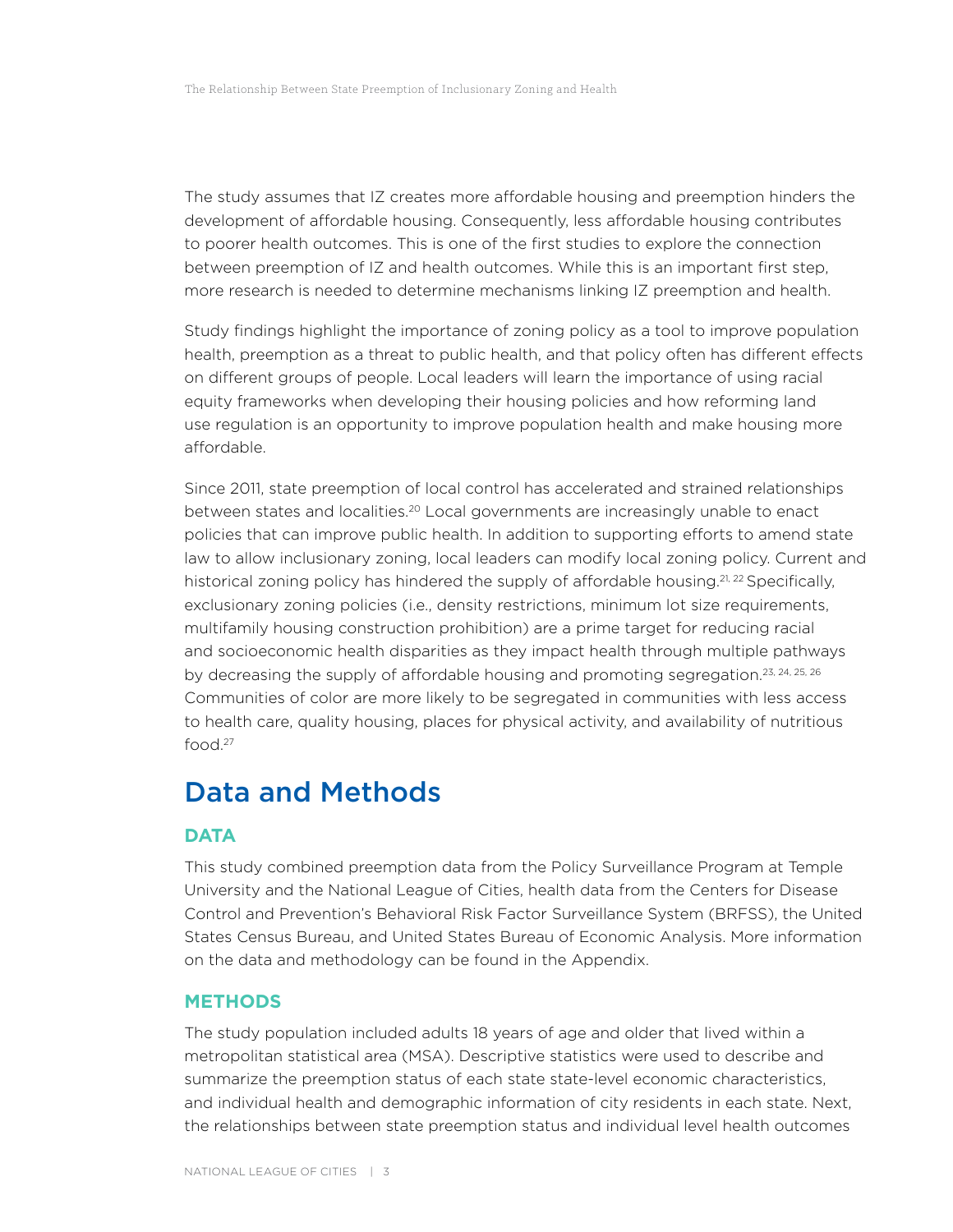were examined. The primary analysis described below included examining relationships between state-preemption status and individual level health outcomes while accounting for other state-level and individual-level characteristics. Details about the data and study methods can be found in the Appendix.

## Findings

#### **DIFFERENCES BETWEEN PREEMPTION AND NON-PREEMPTION STATES**

Approximately 9 percent of the study population reported delaying medical care due to cost and 19 percent reported poor or fair self-rated health. The prevalence of these two outcomes was significantly higher in preemption states compared to non-preemption states. Other notable differences between preemption and non-preemption states were the higher proportion of Latinx people, households making less than \$25,000 per year, and people without health insurance. Preemption states also had lower per capita GDP and per capita income compared to non-preemption states.



# **Preempts inclusionary zoning** Does not preempt inclusionary zoning

#### FIGURE 1. STATE PREEMPTION OF LOCAL INCLUSIONARY ZONING

Note: Preemption status is accurate as of August 1, 2019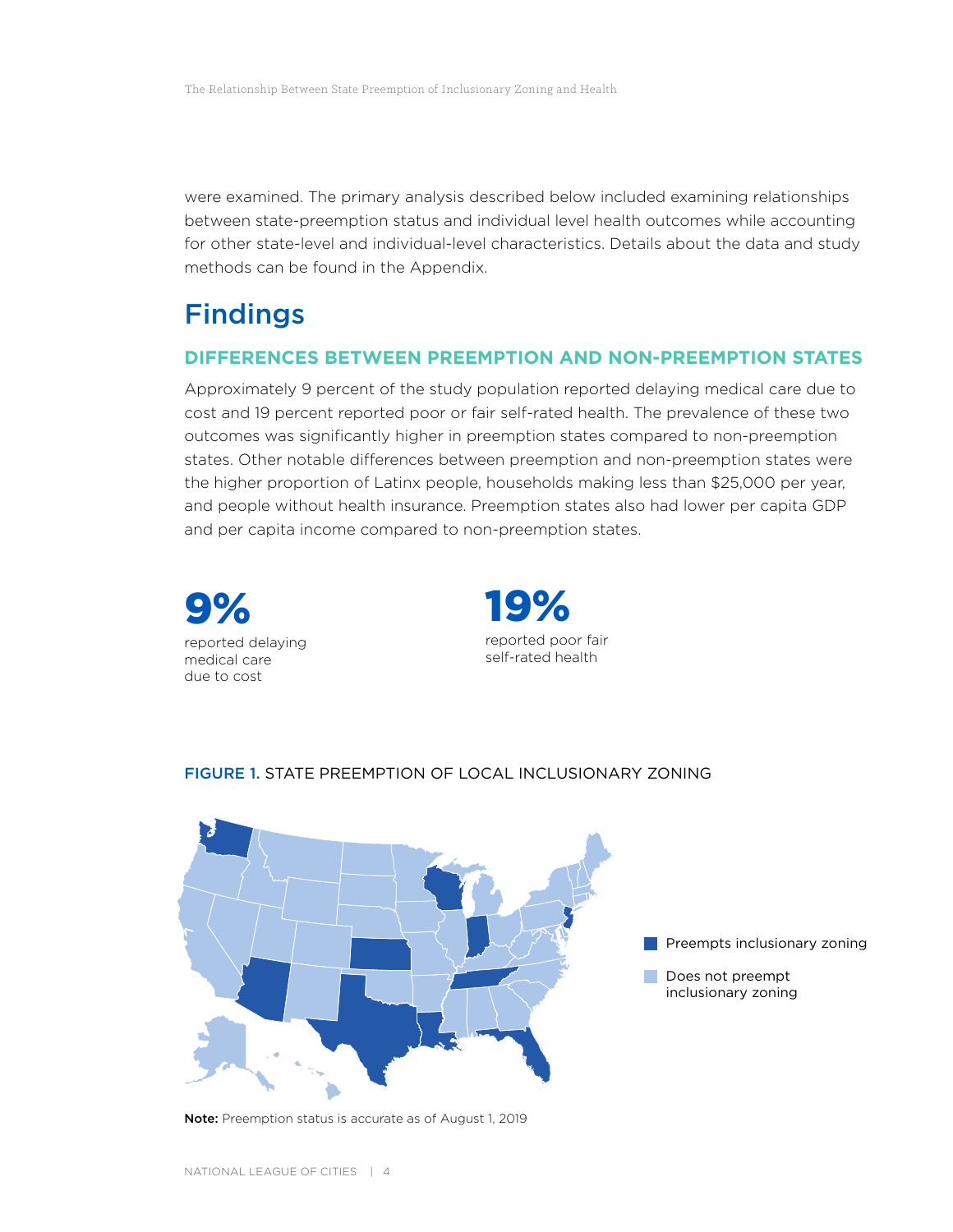#### **RESEARCH QUESTION 1**

#### **IS THERE A RELATIONSHIP BETWEEN IZ PREEMPTION AND HEALTH OUTCOMES?**

Yes, the study found a significant relationship between state preemption of inclusionary zoning and health outcomes. Adults living in states that preempted IZ were more likely to have poor or fair self-rated health status even after controlling for state- and individuallevel factors.

#### **RESEARCH QUESTION 2**

#### **DOES THE RELATIONSHIP BETWEEN IZ PREEMPTION AND HEALTH OUTCOMES VARY BY RACE AND ETHNICITY?**

Yes, the study found racial differences in the relationship between IZ preemption and health outcomes. Black adults were the only racial group that were more likely to report delaying medical care due to cost when living in a state that preempted inclusionary zoning. The probability of delaying medical care due to cost was 1.1 percentage points higher for Black adults living in preemption states. The relationship between preemption and health outcomes was not significant among Latinx adults.

**FIGURE 2.** PROBABILITY OF DELAYING MEDICAL CARE DUE TO COST AMONG BLACK ADULTS, BY STATE PREEMPTION STATUS AND RACE



**Note:** Figure display the predictive margins (predictive probability) of outcomes based on multivariate logistic<br>regression models where the preemption variable was significant that adjusted for individual and state-level regression models where the preemption variable was significant that adjusted for individual and state-level covariates and state-level clustering.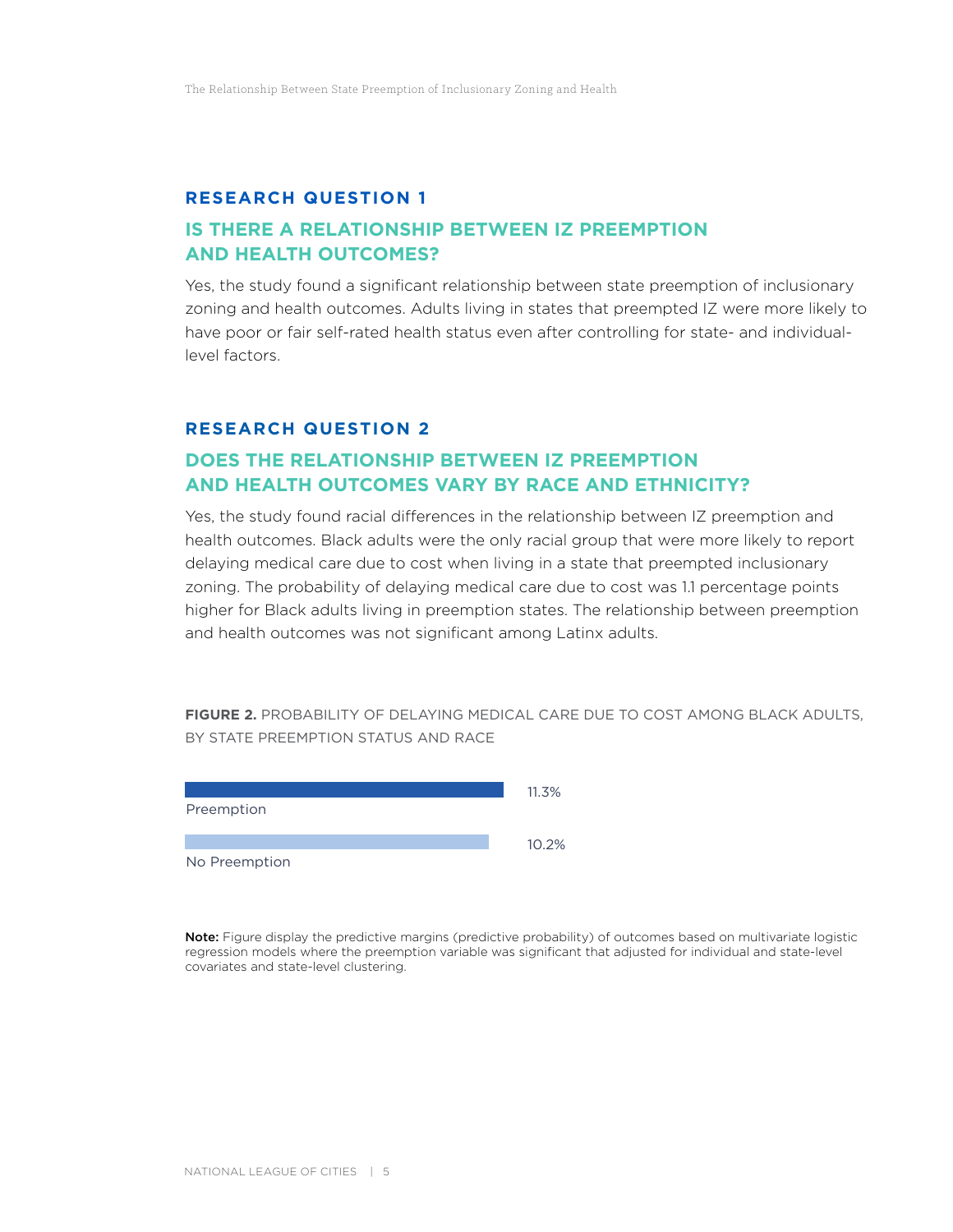#### **RESEARCH QUESTION 3**

#### **DOES THE RELATIONSHIP BETWEEN IZ PREEMPTION AND HEALTH VARY BY HEALTH OUTCOME?**

Yes, the relationship between IZ preemption and health do vary by health outcome. In the total population, adults living in preemption states were more likely to have poor or fair self-rated health status but were not more likely to report delaying medical care due to cost.

**FIGURE 3.** PROBABILITY OF HAVING POOR OR FAIR SELF-RATED HEALTH STATUS BY STATE PREEMPTION STATUS AND RACE



Note: Figure display the predictive margins (predictive probability) of outcomes based on multivariate logistic regression models where the preemption variable was significant that adjusted for individual and state-level covariates and state-level clustering.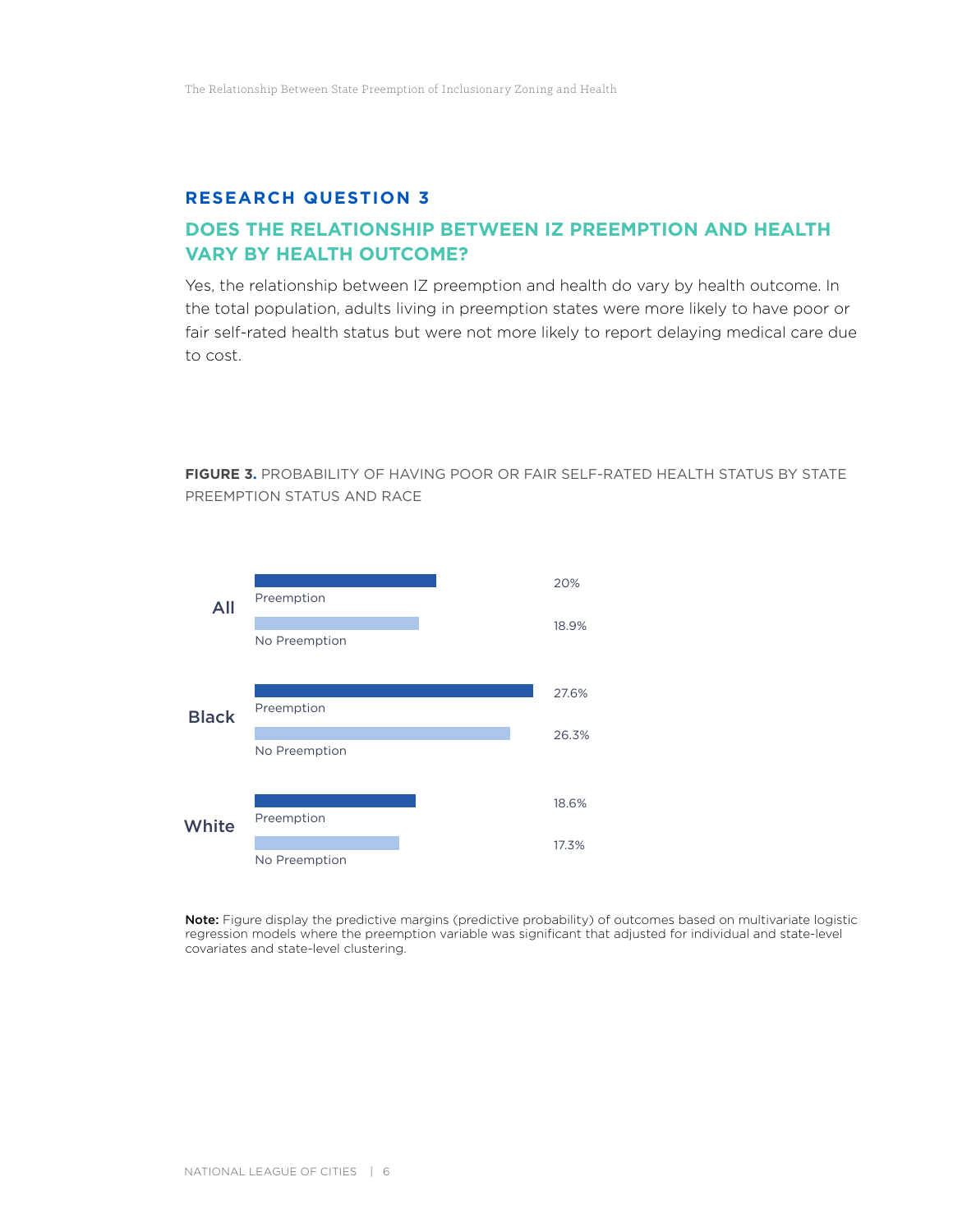## Recommendations/Considerations for Local Leaders:

#### **PUBLIC POLICIES OFTEN HAVE DISPARATE EFFECTS**  $\rightarrow$

Black people have a long history of segregation and exclusion from housing markets. While considered a "race-neutral" policy, preemption of IZ is consistent with a long line of policies that negatively affect the financial and physical well-being of Black people. Black people are not a monolith and there are Black people of varying incomes. In this study, income was statistically significantly related to health outcomes among Black people. However, policies that only address income-related disparities are inadequate because race has a unique and multiplying effect on outcomes. Structural racism is a key determinant of health that has produced health disparities through multiple pathways. While some of these pathways are through socioeconomic deprivation, racism has an independent effect on health irrespective of socioeconomic status.<sup>28, 29, 30</sup>

Housing policy should be targeted not only to specific income groups but also be raceconscious in an effort to consider the distinctive historical barriers and systemic racism Black people experience in the housing market.<sup>31, 32, 33</sup> The study findings also point to the importance of evaluating the outcome of policies on different demographic groups.

#### **PREEMPTION IS A PUBLIC HEALTH ISSUE**  $\Rightarrow$

Because local governments are both creatures of state governments and independent entities, they are subject to state-level preemption.<sup>34</sup> Preemption of local government is mainly being used to purposefully prevent local governments from addressing local problems or punish localities for their actions.<sup>35</sup> The current use of preemption means localities are increasingly unable to enact policies that may reduce inequities and improve health such as increasing the minimum wage, requiring paid leave, regulating firearms, and adopting smoke free laws. $36, 37$  Recent use of preemption has been characterized as harmful to health, but preemption is not inherently negative. Historically, the federal government has preempted states and localities from enacting discriminatory policies.<sup>38</sup> Preemption should be viewed through an equity-first lens that evaluates preemption policies based on how these policies affect health outcomes and inequities.39 Public policies, including preemption policies, can produce or ameliorate health inequities.

#### **CHANGES TO ZONING AND LAND USE REGULATION ARE NEEDED TO INCREASE THE SUPPLY OF AFFORDABLE HOUSING AND REDUCE RACIAL INEQUITIES**  $\rightarrow$

While amending state law is a worthy goal, preemption policies are very difficult to overturn.40 As zoning policy has hindered the supply of affordable housing, changes to zoning policy must be part of the solution.<sup>41, 42</sup>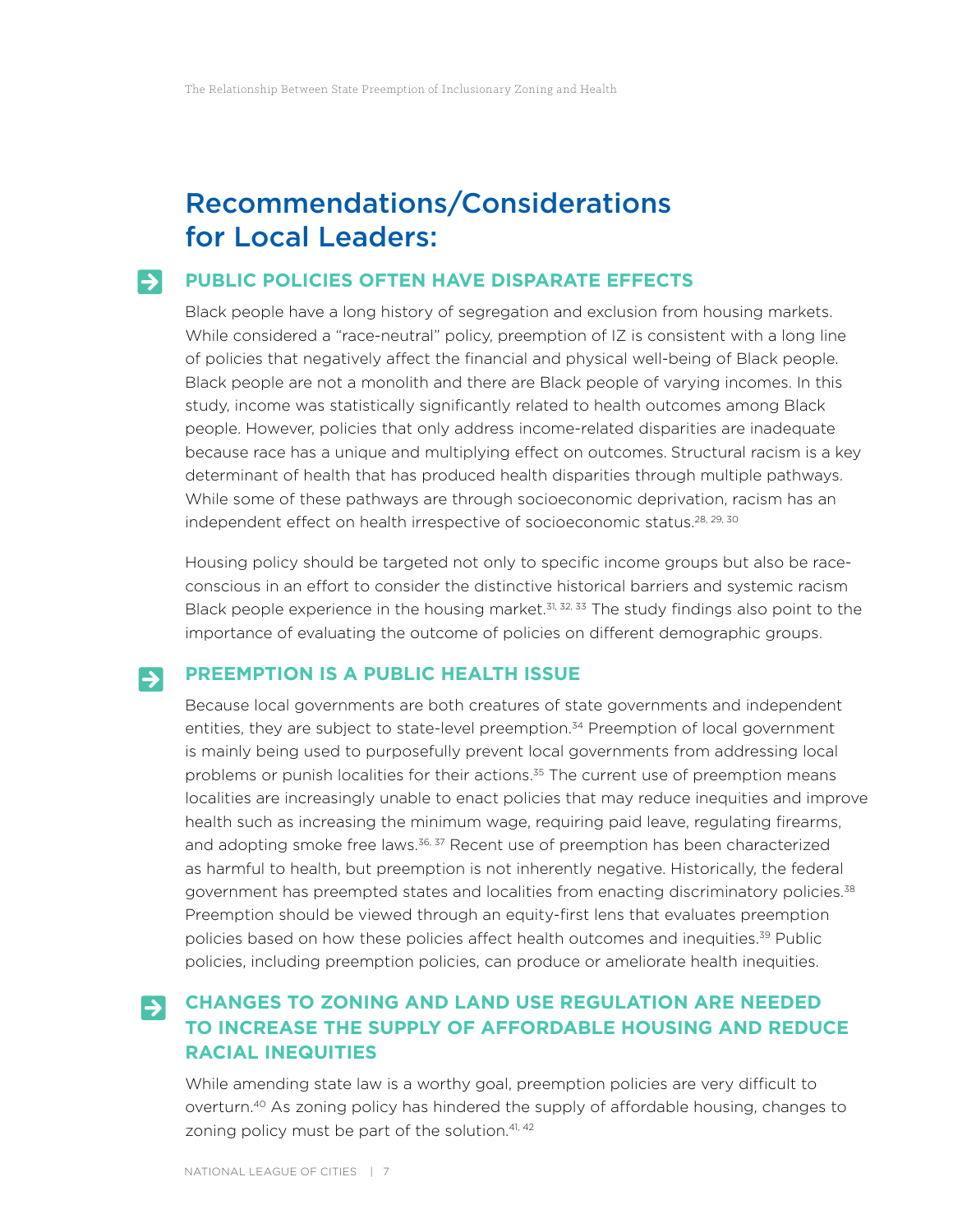Density restrictions are associated with increased income segregation, particularly by creating concentrations of affluent households.43 In addition to the social and economic influences on health, current and historical zoning practices resulted in industrial and manufacturing facilities being disproportionately located in low-income areas and communities of color. This results in increased exposures to environmental contaminants, air pollution, and noise, which are all harmful for health.<sup>44</sup>

Removing restrictions on multifamily housing construction and minimum lot size requirements for single-family homes are zoning choices that could reduce segregation and ultimately improve health outcomes. Zoning policy should also be used to protect communities of color from hazardous environmental exposures. For example, local governments could deny industrial permits in areas that already have high concentrations of these facilities, requiring buffers, and downzoning.45

The city of Minneapolis included zoning reform in their Minneapolis 2040 Comprehensive Plan.46 The Minneapolis plan explicitly connects racial disparities to zoning policy and was developed by working with community members to develop policy solutions.

#### The plan includes some the following zoning reforms: $47$

- **Eliminating parking minimums to reduce the cost of developing multi-unit housing**
- Permitting higher density construction in resource rich areas
- An inclusionary zoning ordinance
- Allowing up to 3 unites on a standard city lot
- Rezoning areas that were only zoned for single-family homes, particularly in high resource areas

The plan was adopted by the city council October 25, 2019 and went into effect January

1, 2020. The implementation of Minneapolis 2040 will be a lesson for other cities.

Although not as comprehensive as Minnesota's plan, Oregon passed legislation allowing duplexes to be built in areas zoned for single-family housing. Local governments are also permitted to build triplexes, quadplexes, townhomes, and cottage clusters in these areas as well.48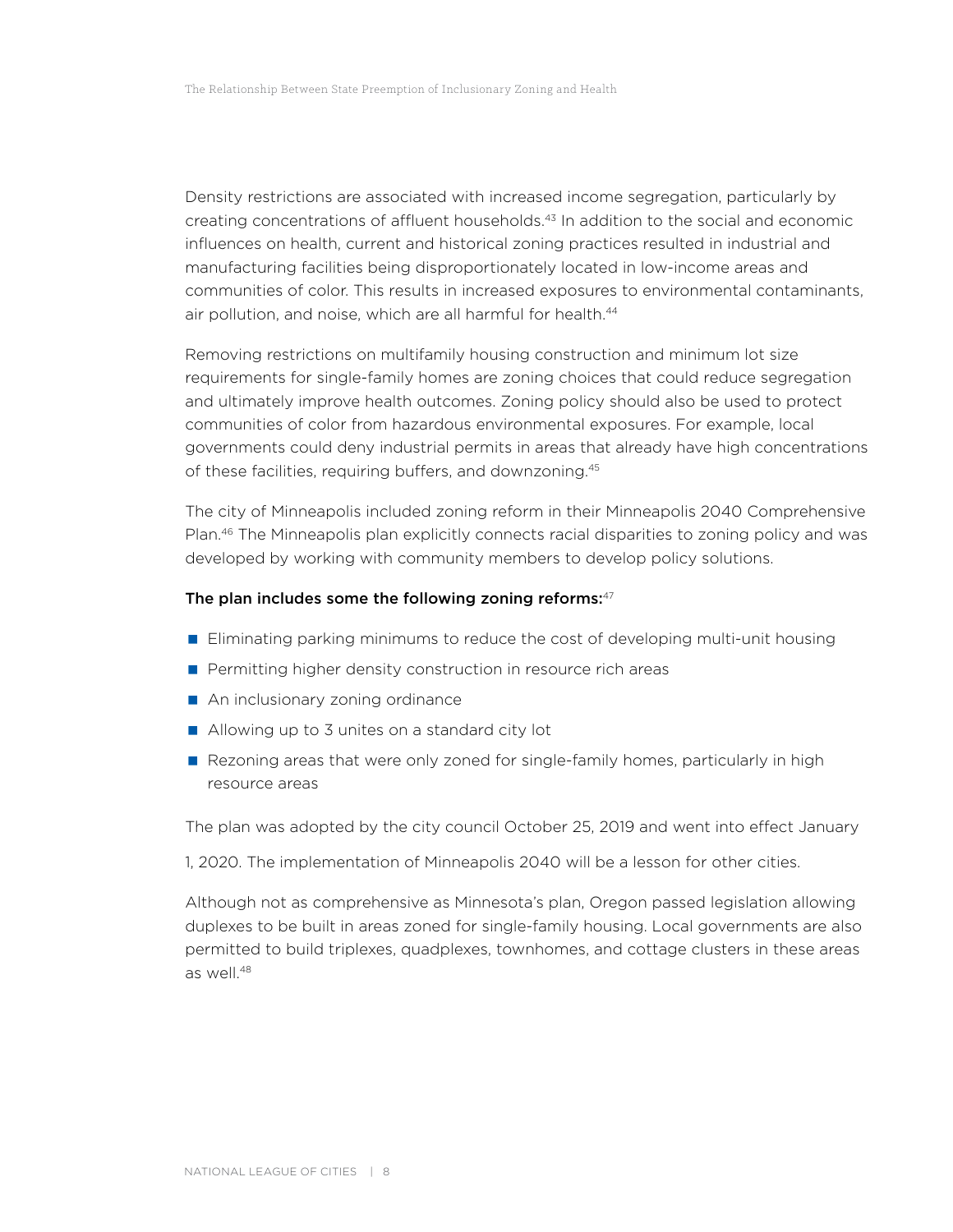#### **SOUSE A RACIAL EQUITY FRAMEWORK WHEN IMPLEMENTING INCLUSIONARY ZONING AND OTHER AFFORDABLE HOUSING APPROACHES**

Local leaders must be intentional about eliminating racial disparities in housing and health. Using a racial equity framework can guide leaders as they develop policies and programs in their municipalities. In general, frameworks include plans for addressing structural racism, engaging communities of color, and having measurable outcomes to track progress. However, the details of frameworks are adapted to the particular location. The city of Portland is using a framework to develop their affordable housing, and the Government Alliance on Race and Equity (GARE) has a framework for equitable development, including affordable housing.49, 50

## Additional research and evaluation are needed to make better informed decisions

More research in this area is needed. Some areas of inquiry that may be particularly helpful to local leaders are:

#### **THE IMPACT OF POLICIES ON RENTERS**  $\rightarrow$

This study found that people that rented their homes had poorer health outcomes compared to homeowners. In general, homeowners have better health outcomes compared to people who rent, and renters are more vulnerable to the adverse mental health effects of having unaffordable housing.51 Lack of affordable housing may also lead low-income renters to live with inadequate housing conditions such as mold, lead paint, and pest infestation leading to health problems such as asthma and lead poisoning. Resolving these issues requires landlord intervention and some renters are reluctant to report these problems out of fear of retaliation.<sup>52</sup> Additionally, resolving many of these hazards is dependent upon the responsiveness, willingness, and financial resources of landlords.<sup>53</sup>

Because of the relationship between homeownership and better health and the complexity of resolving hazardous home issues as a renter, individuals that rent are likely more sensitive to the connection between affordable housing and health. Local leaders may explore policies that target the specific healthy housing needs of this population, particularly the quality and safety of rental properties and landlord-tenant relationships.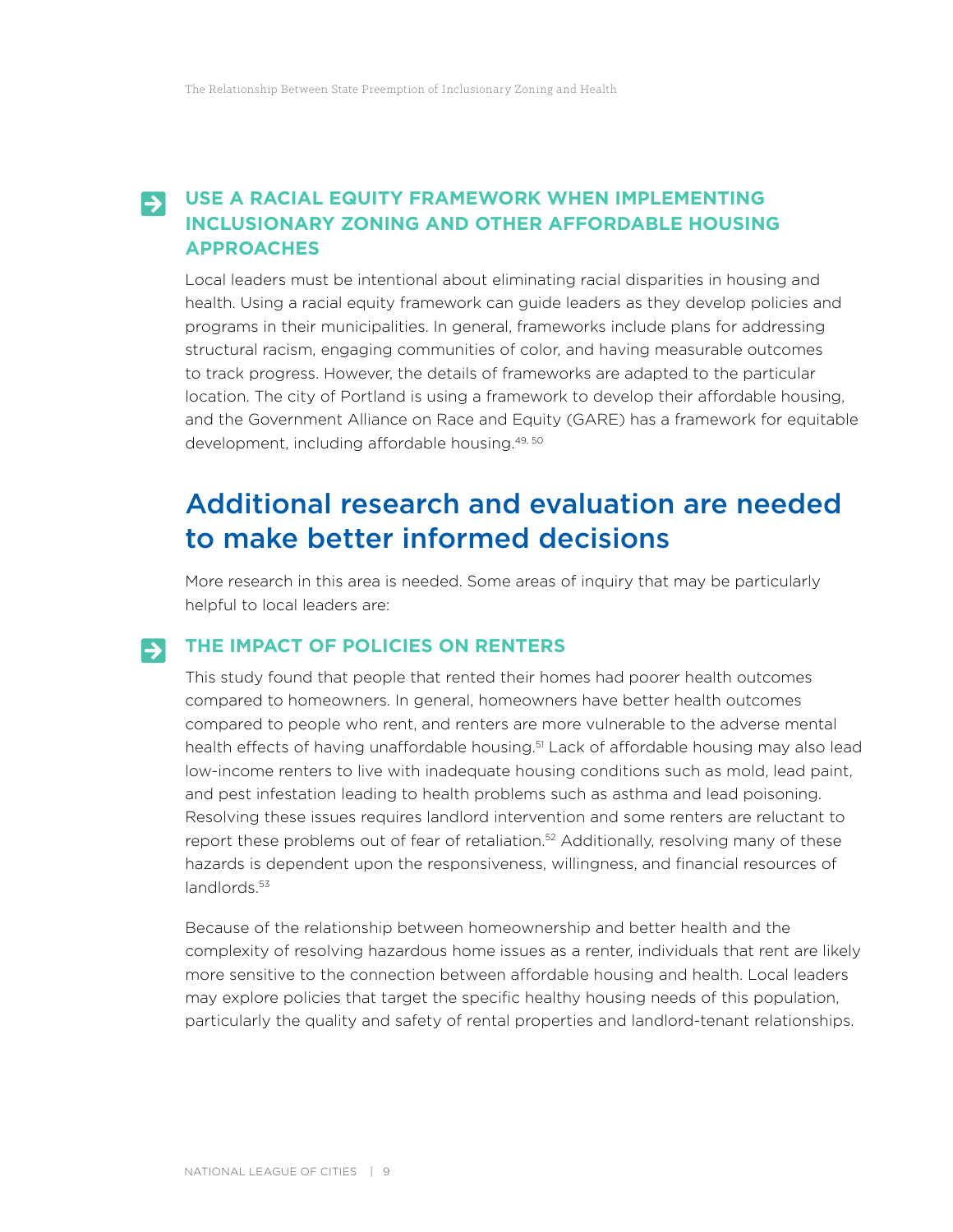#### **THE ROLE OF INCLUSIONARY ZONING IN COMPREHENSIVE AFFORDABLE HOUSING PLANS**  $\rightarrow$

Inclusionary zoning is typically a part of a more comprehensive affordable housing approach. Evaluation of how inclusionary zoning interacts with other housing policies (e.g. exclusionary zoning, land use planning, rental assistance) is needed. The long-term effects of these policies are also important.

#### **IMPLEMENTATION OF INCLUSIONARY ZONING POLICIES**  $\rightarrow$

The current study did not consider the different elements of IZ policies in states that allow them or account for differences in how policies were implemented (e.g., spatial distribution of affordable housing, types of incentives for developers, etc.). Case studies of successful and unsuccessful inclusionary zoning programs would be beneficial learning experiences for all local leaders.

## COVID-19 has exacerbated existing health and housing racial disparities

The Great Recession of 2008 and Hurricane Katrina have shown us that people of color are more vulnerable to and disproportionately affected by economic recessions and natural disasters. These disparities exist independently of economic downturns but are exacerbated by them.54 Covid-19 is no different and has exacerbated racial disparities in both health and housing affordability and stability.<sup>55</sup> For example, in May 2020, 25 percent of Black and Latinx renters were more likely to miss rent in May compared to 14 percent of white renters.<sup>56</sup> These disparities were even larger among homeowners. Twenty-eight percent of Black homeowners missed or deferred mortgage payments in May compared to 9 percent of white homeowners. Initial policy responses have included moratoriums on foreclosures and evictions, but these will not address the longterm effects on housing markets and people's financial situations.57 Policymakers are challenged with addressing immediate COVID-19 related needs and making long-term changes that address the preexisting racial disparities. Some promising interventions include:

- **Offering direct rental assistance to people of color and those with lower-incomes** instead of funneling support through financial institutions that those populations are less likely to use<sup>58</sup>
- Increasing access to other essential needs such as internet, food, and medical care<sup>59</sup>
- **Providing need-based income supplements unrelated to previous tax filing status**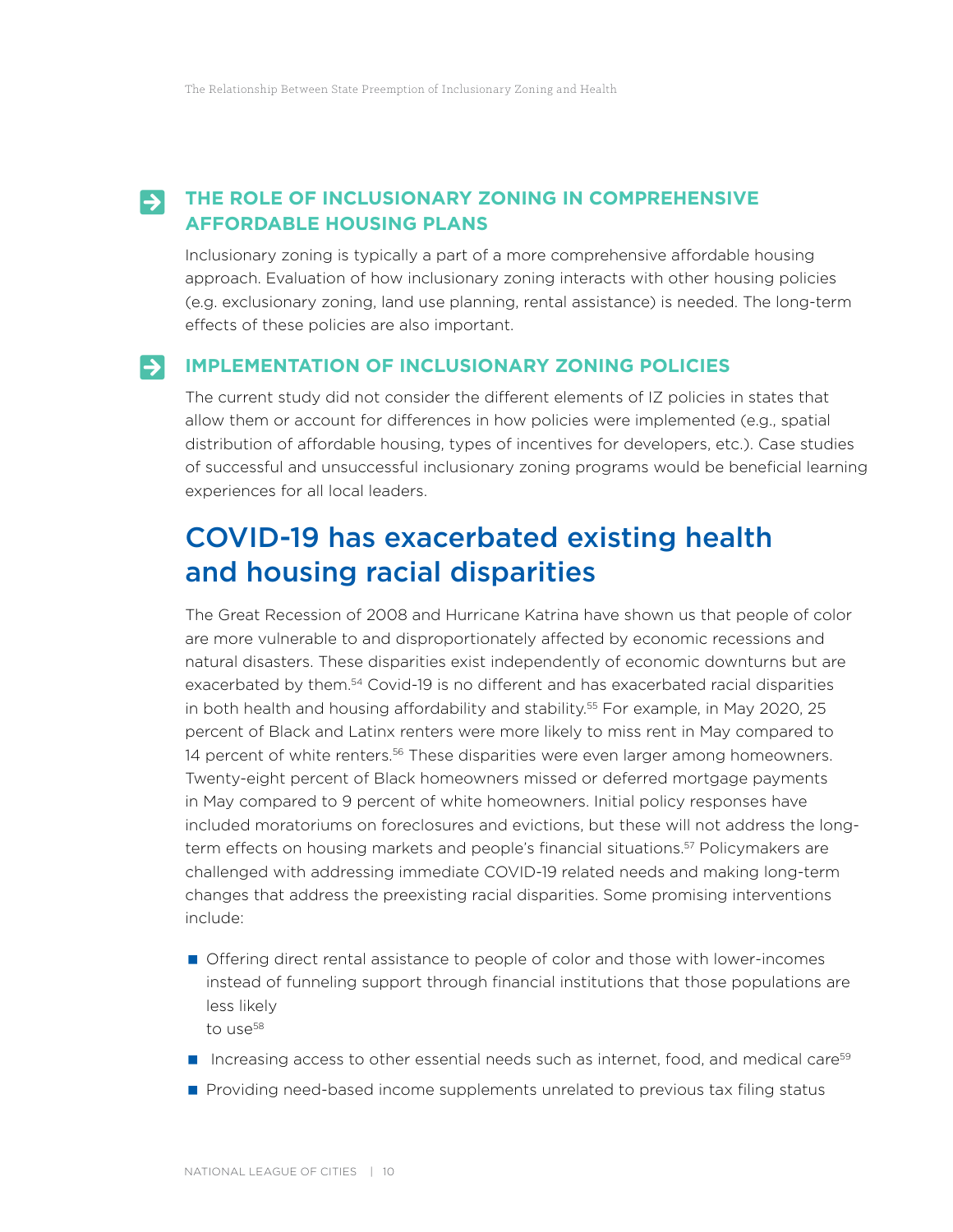- **Using private capital to preserve and increase the supply of affordable workforce** housing. This is especially important given the budget shortfalls faced by state and local governments. The Washington Housing Initiative is a successful example of this approach<sup>60</sup>
- Being flexible, fully leveraging federal funding, and utilizing US Department of Housing and Urban Development's (HUD) waivers. HUD has created waivers for rental assistance programs and grant administration to make it easier for organizations to distribute funds<sup>61</sup>

## Conclusion

Affordable, quality housing is important for the health of individuals and communities. Due to systemic racism and public policy, Black people and other people of color are more likely to be cost burdened and have poorer health outcomes. Housing policy reform is needed to eliminate persistent racial health and housing disparities.

Although preemption has hindered local governments from enacting some policies that may improve health and housing conditions, localities have other policy levers available to them. Some cities have already started this process through both targeted and comprehensive changes to their land use regulation and zoning policies. As cities continue to address the affordable housing needs of their communities, research and evaluation is needed to ensure that these policies are equitable and do not deepen existing disparities.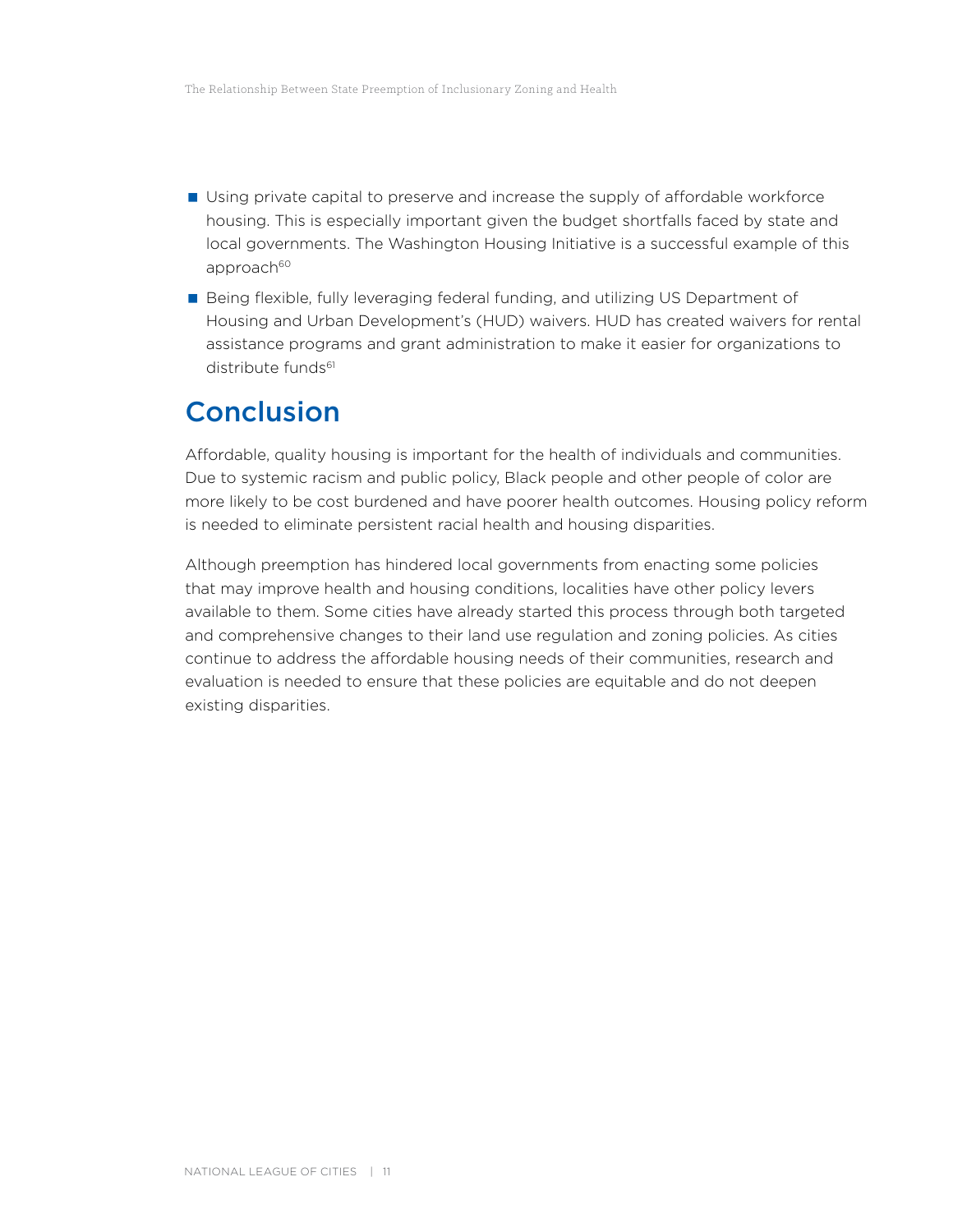## Appendix

#### **PREEMPTION DATA**

The Policy Surveillance Program at Temple University and the National League of Cities created a cross-sectional dataset analyzing twelve domains of state preemption laws, including inclusionary zoning. The dataset covered the time period of April 10, 2014 – August 1, 2019. The process for collecting and coding legal data has been previously discussed elsewhere.<sup>62, 63</sup> The dataset identified states that preempted local governments from using inclusionary zoning and also asked additional questions such as:

- Does state law preempt local mandatory inclusionary zoning for residential units?
- What types of units are preempted?
- Does the law expressly permit voluntary inclusionary zoning?
- What incentives (i.e. density bonuses, voluntary programs) are permitted in the law?

#### **HEALTH DATA**

The 2016-2018 Behavioral Risk Factor Surveillance System (BRFSS) data was used for individual-level health and demographic information. The BRFSS is an annual statelevel survey that collects data about US adults' health-related risk behaviors, chronic health conditions, and their use of preventive services.64 Data from 2016-2018 were combined to ensure adequate sample size for subgroup analysis. The CDC recommends reweighting data when multiple years of data are combined.<sup>65</sup> To create a final weight, we checked the sample size of each data set, compared the sample size in each data set, and calculated a final weight by multiplying by the proportion of the whole. The analytic sample consisted of adults living within a metropolitan statistical area (MSA). Adults living outside of an MSA were excluded from the study to focus on the effects of preemption among individuals living in cities and towns.

#### **HEALTH VARIABLES USED IN ANALYSIS**

The outcomes of interest were delaying medical care due to cost and poor or fair selfrated health status. Delaying medical care due to cost was selected as an outcome variable because lack of affordable housing creates financial hardships for households. Due to the financial strain of unaffordable housing, people must choose between paying for medical care and expenses like food, childcare, and transportation. This is also one of the proposed pathways connecting inclusionary zoning, affordable housing, and health outcomes. Self-rated health status is a commonly used outcome in public health research and is considered valid predictor of morbidity and mortality.<sup>66</sup>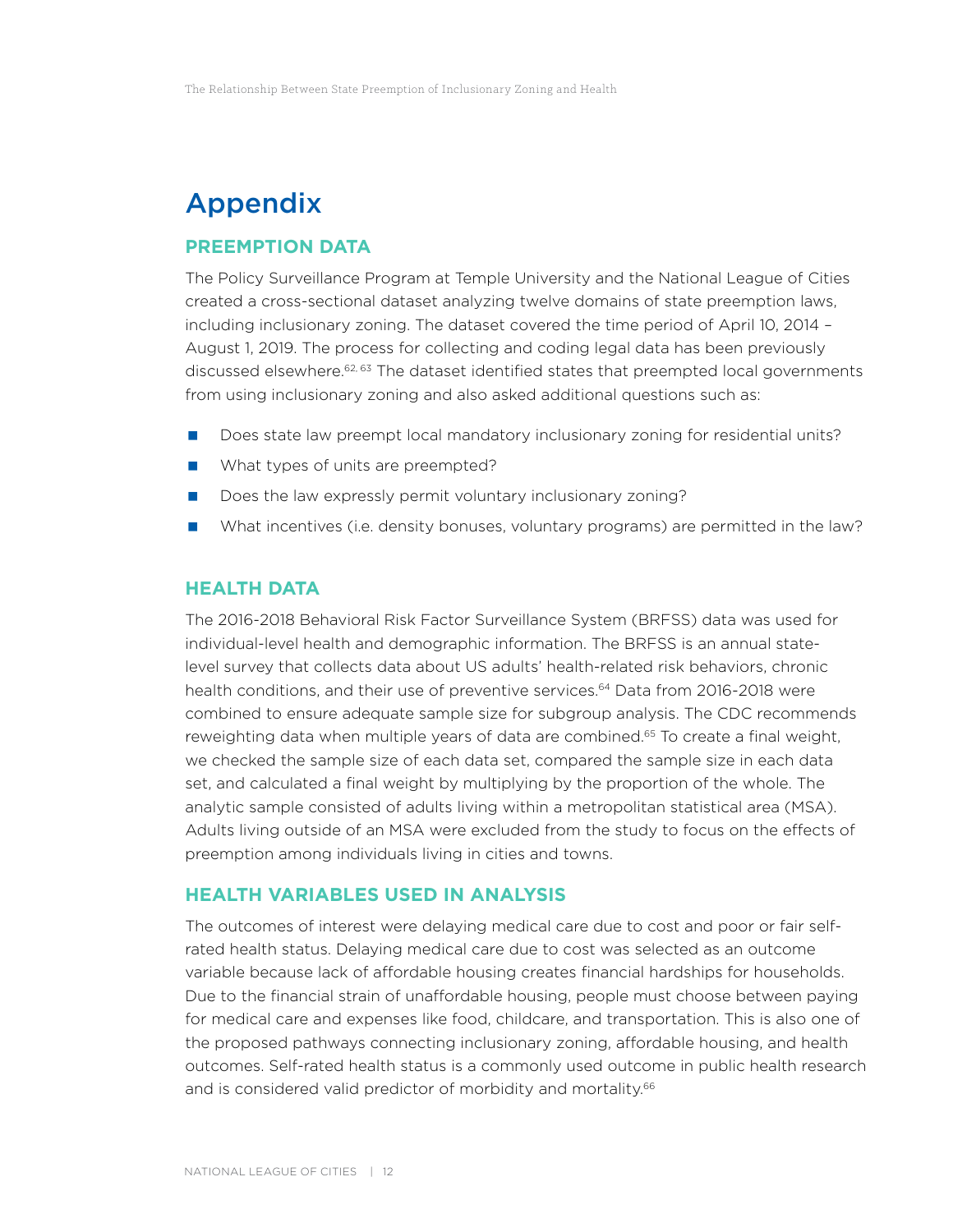All outcomes were dichotomous and coded as yes or no. Individuals were coded as delaying medical care due to cost if they answered yes to the following question: "Was there a time in the past 12 months when you needed to see a doctor but could not because of cost?" Individuals were classified as having poor or fair self-rated health status if they answered the following question with "poor" or "fair": "Would you say that in general your health is:"

Individual-level control variables are from the BRFSS data and included health insurance status, home ownership status, tobacco use, and income.

#### **ADDITIONAL DATA SOURCES**

State-level economic indicators were from the United States Census Bureau and Bureau of Economic Analysis data for state-level economic indicators.

#### **STATE-LEVEL CONTROL VARIABLES USED IN ANALYSIS**

Per capita gross domestic product (GDP), new housing building permits per 1,000 residents, and net population growth were included to account for differences in the economic output, housing markets, and demand for housing across states.

#### **METHODS**

Descriptive and bivariate statistics were conducted to describe the study sample and examine associations between preemption of IZ and health outcomes. Multivariable logistic regression models included preemption policy indicator, individual-level controls, state-level controls, and accounted for clustering of standard errors by state of residence. This approach is consistent with other studies that have examined the effects of state policies on individual outcomes.<sup>67, 68, 69</sup> Covariates were included based on theoretical and statistical relevance (i.e., AIC). To assess differential effects of preemption on different racial/ethnic, separate models for each racial/ethnic group and were run. This approach allowed the exploitation of within group variability and will aid in the understanding of causal mechanisms and the development of more targeted policy interventions.<sup>70</sup> Variables were considered statistically significant if  $p < 0.05$ . The postestimation margins command was used to obtain predicted probabilities and marginal effects for models with significant findings. All analyses were performed in StataMP v16.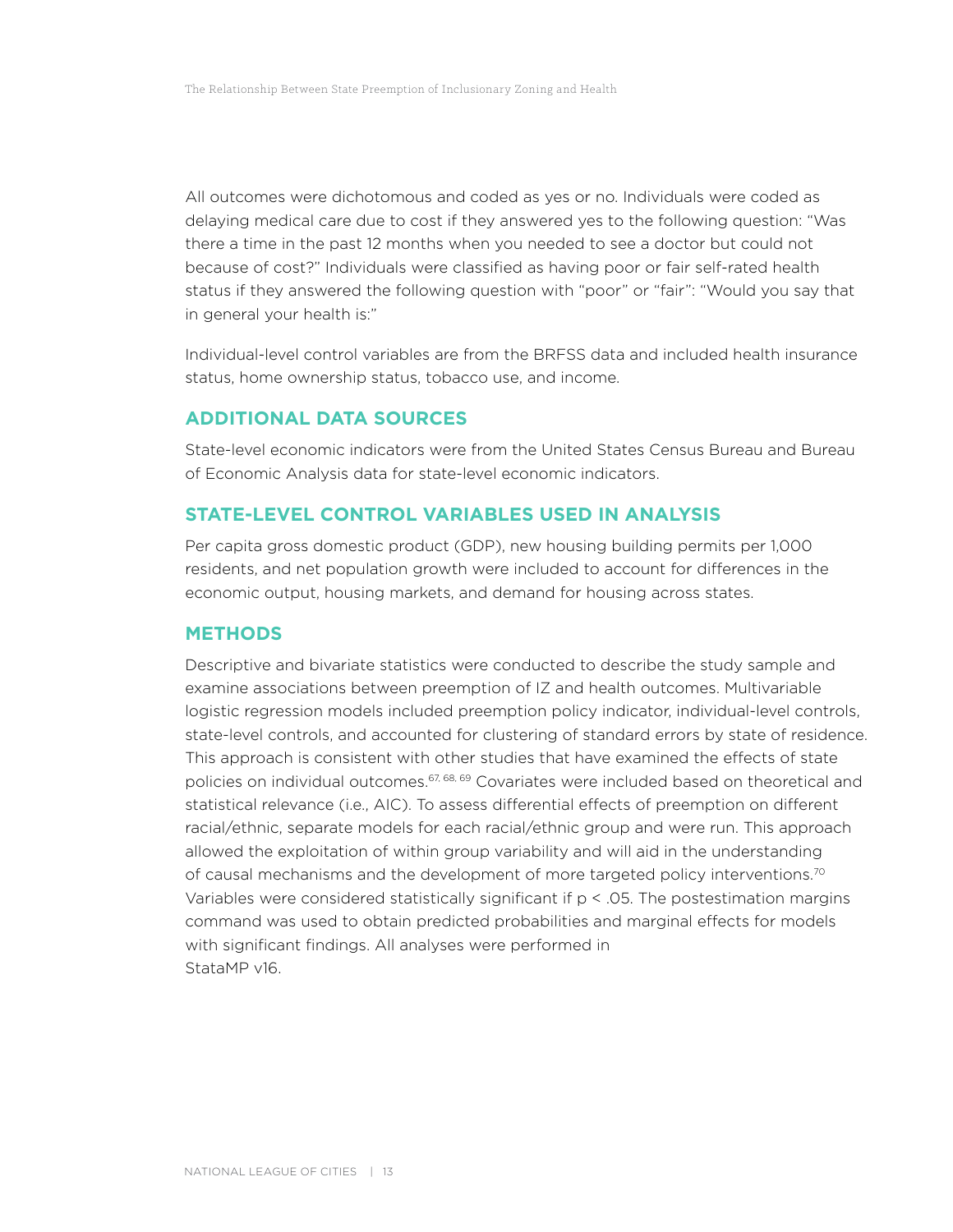### Endnotes

- <sup>1</sup> Stein S. The Housing Crisis and the Rise of the Real Estate State. *New Labor Forum*. 2019; 28:8.
- Mazur C. A Decade After the Recession, Housing costs Ease for Homeowners, For Renters, Housing Cost Burden Is About the Same. Accessed June 30, 2020. [https://www.census.gov/library/stories/2019/11/decade](https://www.census.gov/library/stories/2019/11/decade-after-the-recession-housing-costs-ease-for-homeowner.html)[after-the-recession-housing-costs-ease-for-homeowner.html](https://www.census.gov/library/stories/2019/11/decade-after-the-recession-housing-costs-ease-for-homeowner.html)
- <sup>3</sup> JCHS. The State of the Nation's Housing 2019. 2019. https://www.pchtf.org/upl/downloads/landing-page/ best-practice-studies-document3.pdf
- Taylor L. Housing And Health: An Overview Of The Literature. 2018.
- <sup>5</sup> Pollack C, Griffin B, Lynch J. Housing affordability and health among homeowners and renters. American *Journal of Preventive Medicine*. 2010;39(6):515-521.
- <sup>6</sup> Braveman P, Dekker M, Egerter S, Sadegh-Nobari T, Pollack C. Housing and Health. 2011. Issue Brief.
- <sup>7</sup> Taylor L. Housing And Health: An Overview Of The Literature. 2018.
- 8 Dumont AM. Housing Affordability in the U.S.: Trends by Geography, Tenure, and Household Income. 2019. FEDS Notes.
- <sup>9</sup> Ibid.
- <sup>10</sup> Office USGA. Rental Housing: As More Households rent, the Poorest Face Affordability and Housing Quality Challenges. 2020. GAO-20-427.
- <sup>11</sup> Brown KD. Expanding Affordable Housing Through Inclusionary Zoning: Lessons from the Washington Metropolitan Area. 2001.
- <sup>12</sup> Mukhija V, Regus L, Slovin S, Das A. Can Inclusionary Zoning Be An Effective and Efficient Housing Policy? Evidence from Los Angeles and Orange Counties. J Urban Aff. 2010;32(2):229-252.
- <sup>13</sup> Ibid.
- 14 Hamilton E. Inclusionary Zoning and Housing Market Outcomes. 2019.
- <sup>15</sup> Brown KD. Expanding Affordable Housing Through Inclusionary Zoning: Lessons from the Washington Metropolitan Area. 2001.
- 16 Mukhija V, Regus L, Slovin S, Das A. Can Inclusionary Zoning Be An Effective and Efficient Housing Policy? Evidence from Los Angeles and Orange Counties. J Urban Aff. 2010;32(2):229-252.
- Hamilton E. Inclusionary Zoning and Housing Market Outcomes. 2019.
- <sup>18</sup> Mukhija V, Das A, Regus L, Tsay SS. The Tradeoffs of Inclusionary Zoning: What Do We Know and What Do We Need to Know? Planning Practice & Research. 2015;30(2):222-235.
- 19 Carr D, Adler S, Winig BD, Montez JK. Equity First: Conceptualizing a Normative Framework to Assess the Role of Preemption in Public Health. *Milbank Quarterly*. 2020;0(0):1-19.
- <sup>20</sup> Riverstone-Newell L. The Rise of State Preemption Laws in Response to Local Policy Innovation. Publius: *The Journal of Federalism.* 2017;47(3):403-425.
- <sup>21</sup> Cowan SM. Anti-snob land use laws, suburban exclusion, and housing opportunity. *Journal of Urban Affairs*. 2016;28(3):295-313.
- <sup>22</sup> HUD. Why not in our community?: Removing barriers to affordable housing. 2005.
- <sup>23</sup> Harney B. The Economics of Exclusionary Zoning and Affordable Housing. *Stetson Law Review*. 2008;
- <sup>24</sup> Bratt RG, Vladeck A. Addressing Restrictive Zoning for Affordable Housing: Experiences in Four States. Housing Policy Debate. 2014;24(3):594-636.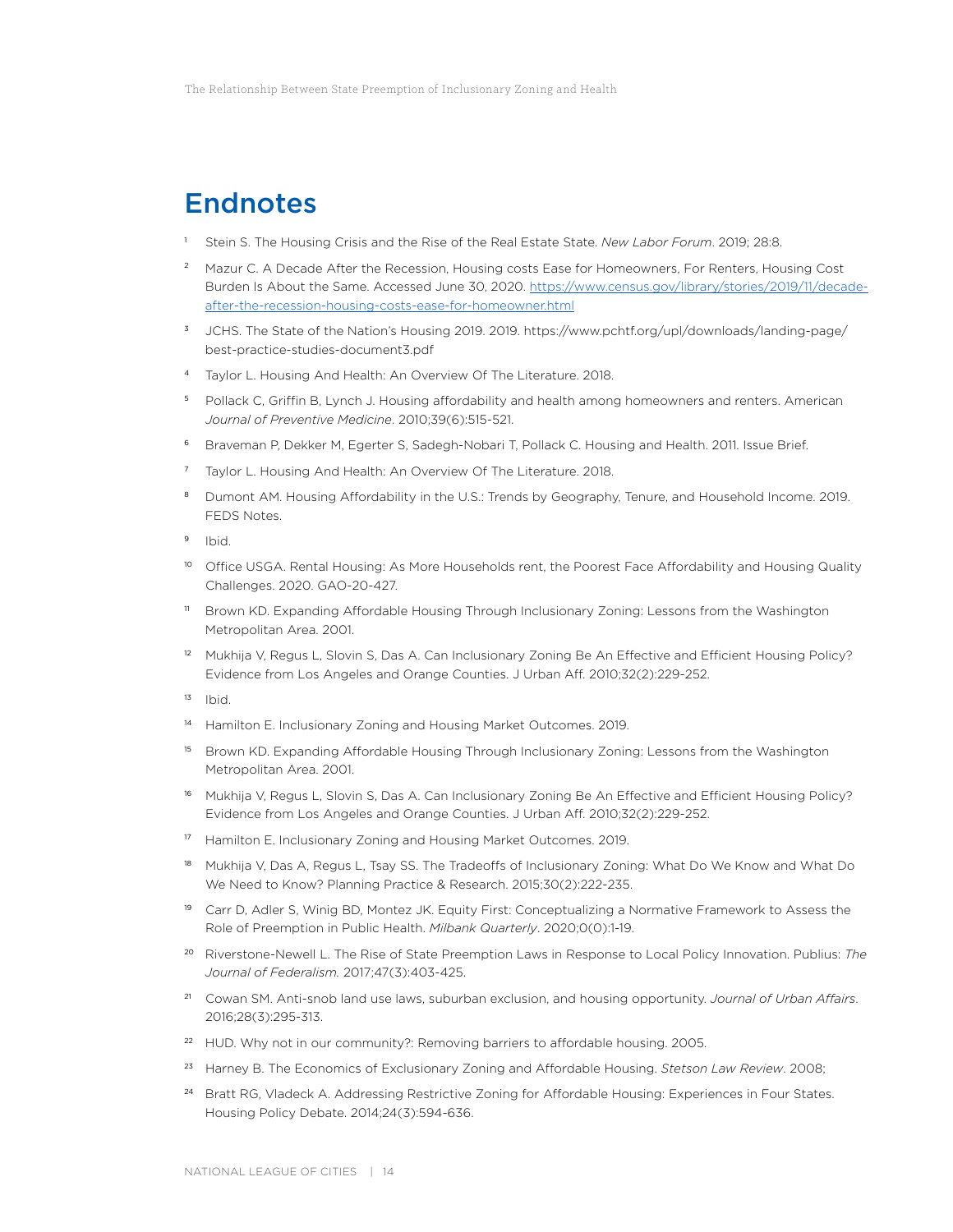- <sup>25</sup> Rothstein R. The Color of Law: A Forgotten History of How Our Government Segregated America. Liverlight Publishing Corporation; 2017.
- <sup>26</sup> Whittemore AH. The Experience of Racial and Ethnic Minorities with Zoning in the United States. *Journal of Planning Literature*. 2017;32(1):16-27.
- <sup>27</sup> Williams D, Collins C. Racial residential segregation: a fundamental cause of racial disparities in health. *Public health reports.* 2001;116(5):404-416.
- <sup>28</sup> Phelan JC, Link BG. Is Racism a Fundamental Cause of Health Inequalities in Health? *Annual Review of Sociology*. 2015;41:311-330.
- <sup>29</sup> Bailey ZD, Krieger N, Agénor MG, Jasmine Linos, Natalia Bassett, Mary T. Structural racism and health inequities in the USA: evidence and interventions. Lancet. 2017;389:1453-1463.
- <sup>30</sup> García JJ-L, Sharif MZ. Black Lives Matter: A Commentary on Racism and Public Health. *American Journal of Public Health*. 2015;105:e27-e30.
- <sup>31</sup> Payne JM. Remedies for affordable housing from fair share to growth share. Land Use Law & Zoning Digest. 1997;49(6):3-9.
- <sup>32</sup> Roisman FW. The role of the state, the necessity of race-conscious remedies, and other lessons from the mount laurel study. *Seton Hall Law Review*. 1997;27(4):1386-1425.
- <sup>33</sup> Burr AM. The Problem of Sunnyvale, Texas, and Exclusionary Zoning Practices. J*ournal of Affordable Housing & Community Development Law*. 2002;11(2):203-225.
- <sup>34</sup> Baxter ES. Protecting Local Authority in State Constitutions and Challenging Intrastate Preemption. *University of Michigan Journal of Law Reform*. 2019;52
- <sup>35</sup> Scharff EA. Hyper Preemption: A Reordering of the State-Local Relationship? *The Georgetown Law Journal.* 2017;106:1469.
- <sup>36</sup> Carr D, Adler S, Winig BD, Montez JK. Equity First: Conceptualizing a Normative Framework to Assess the Role of Preemption in Public Health. *Milbank Quarterly*. 2020;0(0):1-19.
- <sup>37</sup> Pomeranz JL, Pertschuk M. State Preemption: A Significant and Quiet Threat to Public Health in the United States. *American Journal of Public Health*. 2017;107(6):900-902.
- <sup>38</sup> Carr D, Adler S, Winig BD, Montez JK. Equity First: Conceptualizing a Normative Framework to Assess the Role of Preemption in Public Health. *Milbank Quarterly*. 2020;0(0):1-19.
- <sup>39</sup> Ibid.
- <sup>40</sup> NPLAN. Preemption: What it is, how it works, and why it matters for public health. 2009.
- <sup>41</sup> Cowan SM. Anti-snob land use laws, suburban exclusion, and housing opportunity. *Journal of Urban Affairs*. 2016;28(3):295-313.
- <sup>42</sup> HUD. Why not in our community?: Removing barriers to affordable housing. 2005.
- 43 Lens MC, Monkkonen P. Do Strict Land Use Regulations Make Metropolitan Areas More Segregated by Income? *Journal of the American Planning Association.* 2016;82(1):6-21.
- <sup>44</sup> Rossen LM, Pollack KM. Making the Connection Between Zoning and Health Disparities. Environmental Justice. 2012;5(3):119-127.
- <sup>45</sup> Whittemore AH. The Experience of Racial and Ethnic Minorities with Zoning in the United States. *Journal of Planning Literature*. 2017;32(1):16-27.
- <sup>46</sup> Council MC. Minneapolis 2040. 2019.
- 47 Worthington H. The Minneapolis 2040 Comprehensive Plan: Community Engagement and Policy